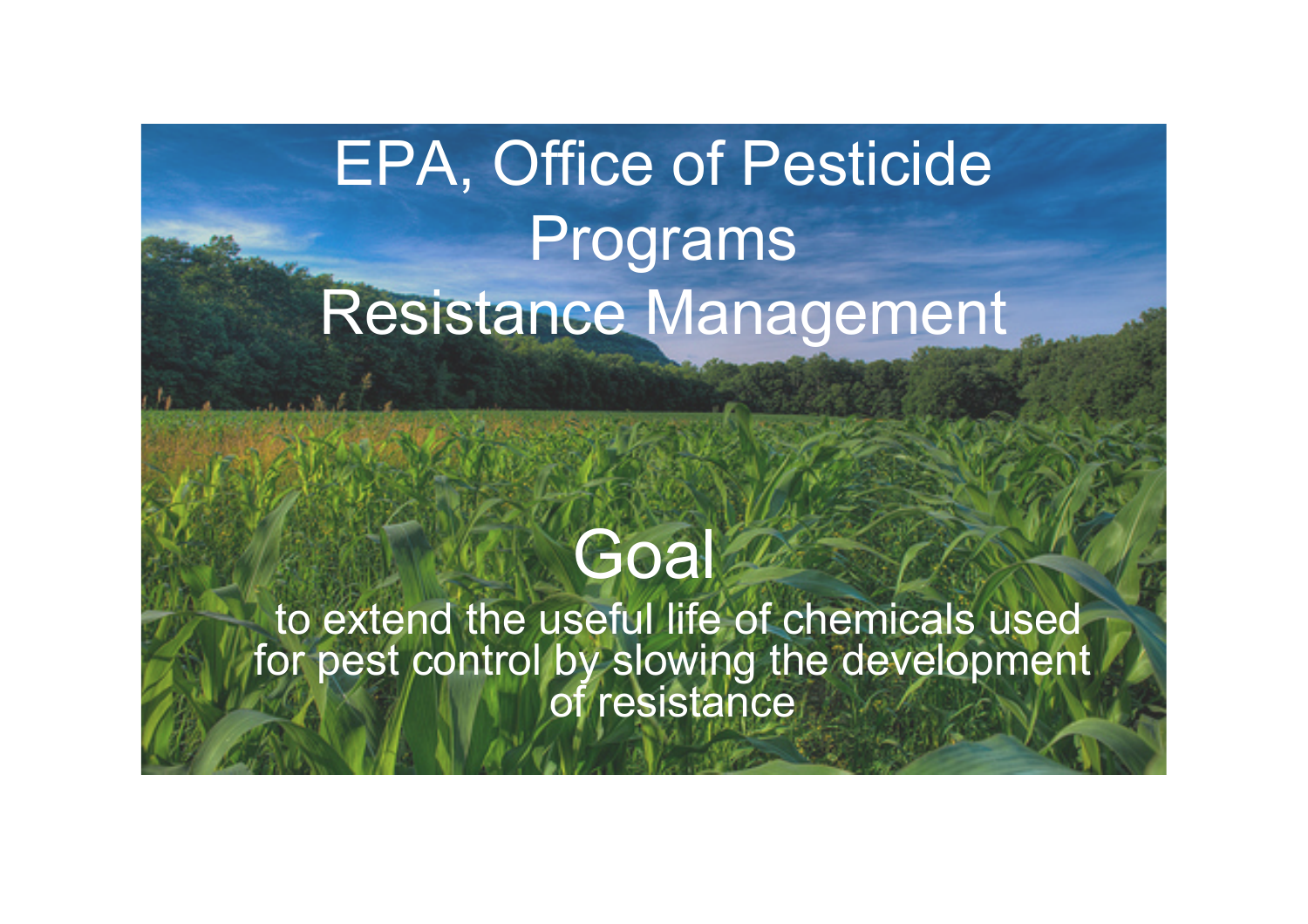## Resistance Management **Workgroup**

- More strongly encourage registrants to provide pesticide labels that include:
	- Mode of Action information on labels
	- resistance management language
- Work with researchers, professional societies, and RACs to better understand what works for resistance management
	- Education
	- Research
	- Resistance Management Plans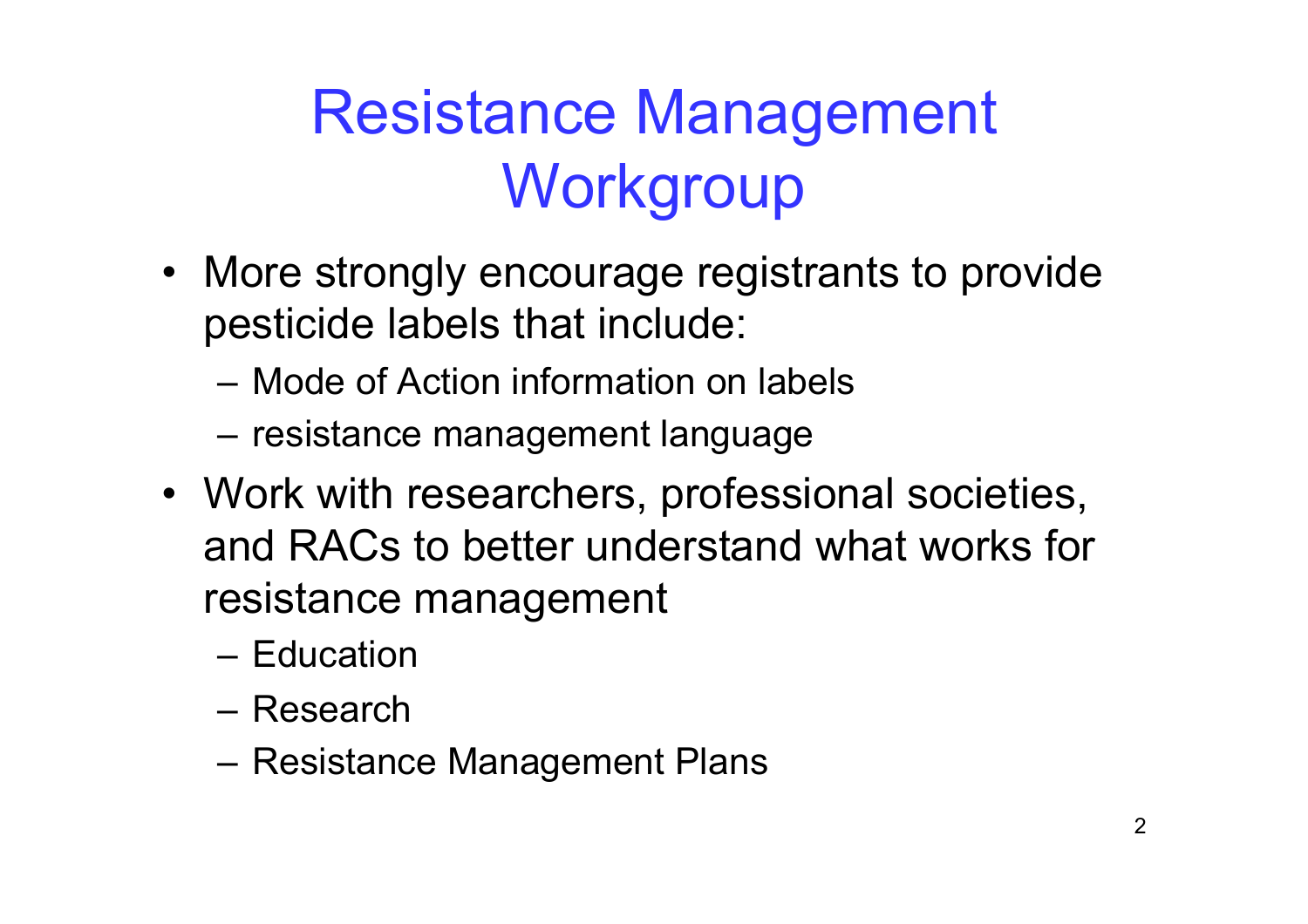### Identify Areas of High Risk for **Resistance**

• Resistance is only a problem in a small percentage of use situations (intersection of mode of action, pest, and agronomic characteristics) **Fungicide Risk**

- Ask RACs and societies to come up with a short list of risky situations
	- Let societies and RACs develop criteria
- Focus on situations with known resistance

**Agronomic Risk**

**Pathogen Risk**

**Overall Resistance Risk**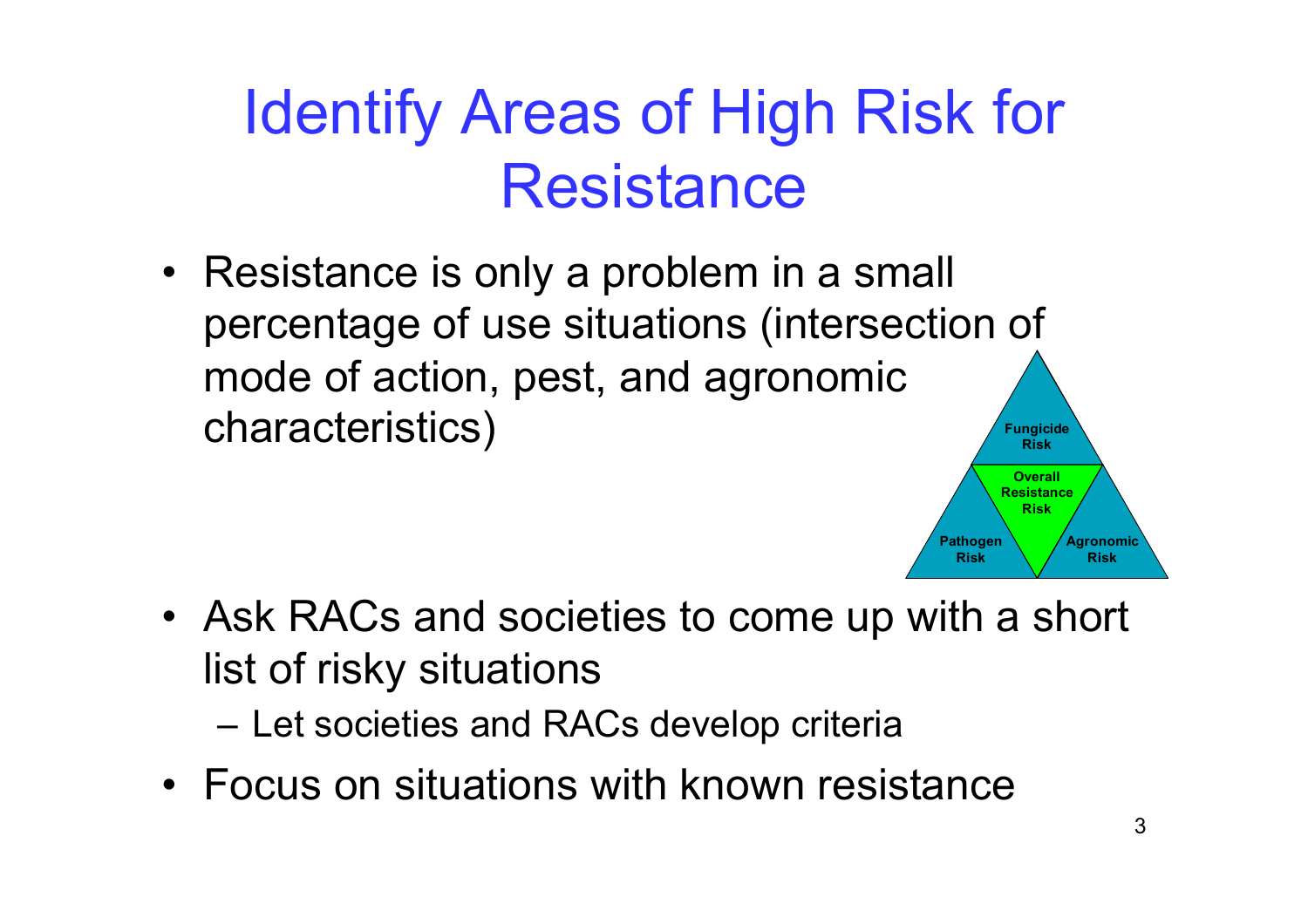#### Combined Fungicide/Pathogen/Agronomic Risks\*

|  | <b>High risk</b><br><b>Benzimidazoles</b><br>Qols<br><b>Phenylamides</b>                                                       | 3              | $\overline{3}$                                                                                        | 6                                                                                      | 9                                                                                                             | 1                              | <b>High risk</b>                |
|--|--------------------------------------------------------------------------------------------------------------------------------|----------------|-------------------------------------------------------------------------------------------------------|----------------------------------------------------------------------------------------|---------------------------------------------------------------------------------------------------------------|--------------------------------|---------------------------------|
|  |                                                                                                                                |                | 1,5                                                                                                   | $\overline{\mathbf{3}}$                                                                | 4,5                                                                                                           | 0,5                            | <b>Medium risk</b>              |
|  |                                                                                                                                |                | 0,75                                                                                                  | 1,5                                                                                    | 2,25                                                                                                          | 0,25                           | <b>Low Risk</b>                 |
|  | <b>Medium risk</b><br><b>Carboxanilides</b><br><b>DMIs / APs</b><br><b>Morpholines</b><br><b>MBI-D</b><br><b>Phenylpyrrols</b> | $\overline{2}$ | 2 <sup>1</sup>                                                                                        | $\overline{\mathbf{4}}$                                                                | 6                                                                                                             | 1                              | <b>High risk</b>                |
|  |                                                                                                                                |                | 1                                                                                                     | $\overline{2}$                                                                         | $\overline{\mathbf{3}}$                                                                                       | 0,5                            | <b>Medium risk</b>              |
|  |                                                                                                                                |                | 0,5                                                                                                   | 1                                                                                      | 1,5                                                                                                           | 0,25                           | <b>Low Risk</b>                 |
|  | <b>Low Risk</b><br><b>Multi sites</b><br><b>MBI-R</b><br>Resistance Ind.                                                       | 0,5            | 0,5                                                                                                   |                                                                                        | 1,5                                                                                                           | 1                              | <b>High risk</b>                |
|  |                                                                                                                                |                | 0,25                                                                                                  | 0,5                                                                                    | 0,75                                                                                                          | 0,5                            | <b>Medium risk</b>              |
|  |                                                                                                                                |                | 0,125                                                                                                 | 0,25                                                                                   | 0,375                                                                                                         | 0,25                           | <b>Low Risk</b>                 |
|  | <b>Fungicide</b><br><b>Risk</b><br><b>Pathogen</b><br><b>Risk</b>                                                              |                | 1                                                                                                     | $\overline{2}$                                                                         | 3                                                                                                             |                                | <b>Agronomic</b><br><b>Risk</b> |
|  |                                                                                                                                |                | <b>Low Risk</b><br><b>Rhizoctonia</b><br><b>Rusts</b><br>Soil borne fungi<br><b>Smuts &amp; Bunts</b> | <b>Medium Risk</b><br><b>Eyespot</b><br>Septoria tritici<br><b>Rhyncho-</b><br>sporium | <b>High Risk</b><br><b>Botrytis</b><br><b>Erysiphe</b><br><b>Pyricularia</b><br><b>Venturia</b><br>Plasmopara | <b>Pathogen</b><br><b>Risk</b> |                                 |

\*mitigating/delaying the occurrence by using some of the modifiers to lower the likelihood as well as tank-mixing etc.



Source: Allison Tally, Syngenta Crop Protection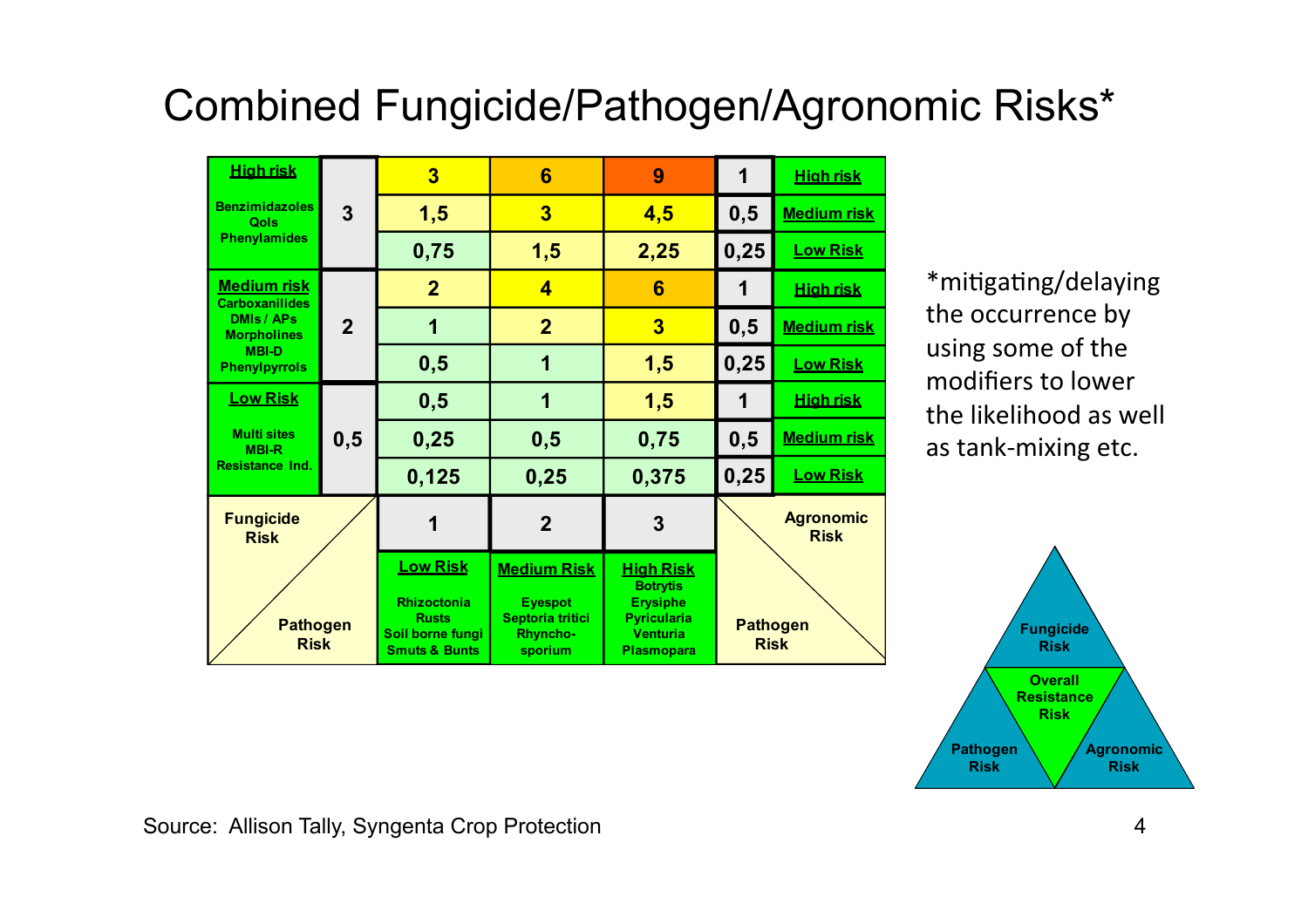# Assuming

- 1. Pesticide resistance shows a linkage between:
	- pest
	- pesticide mode of action
	- agronomic and crop characteristics
- 2. The majority of pesticide resistance problems are centered around a finite/ small group of uses.